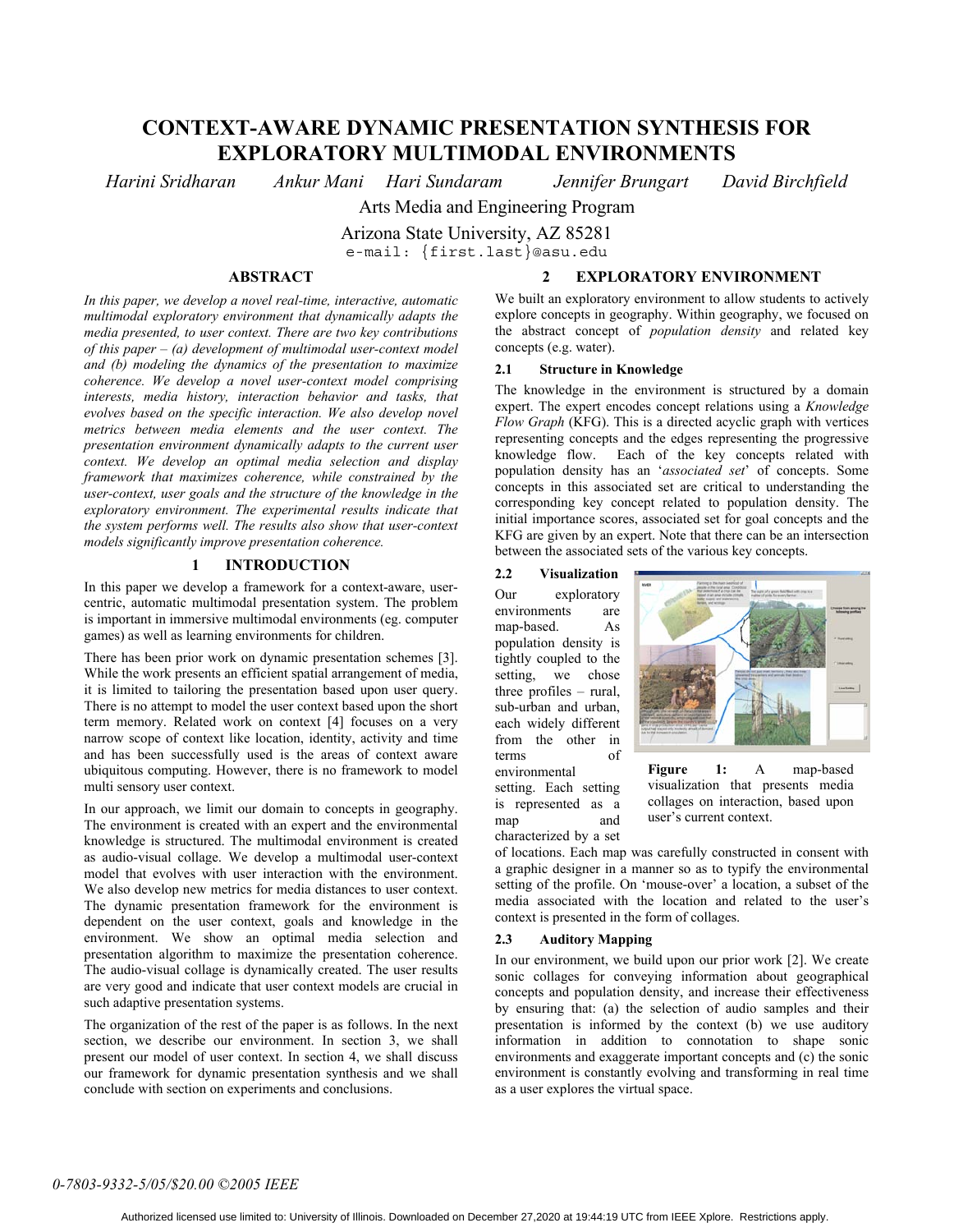## **3 CONTEXT MODEL**



Figure 2: The user context model has four components – (a) profile (b) media history (c) behavior and (d) goals

The Merriam-Webster dictionary [1] defines context as "the interrelated conditions in which something exists or occurs." In our framework, we define *current user context to be the subset of the space of multimodal assertions that are true for the user at this time, which affect the user's interaction with the environment*. This builds upon earlier work on context, that only dealt with textual concepts [7].

#### **3.1 User context**

In our proposed framework, the user-context is a graph with concepts at each node, and where the nodes are connected with a specific relationship. The relationship between concepts can come from different sources – (a) linguistic (e.g. WordNet [5], (b) feature based relationships

The formal model is defined using a semantic-net  $-$  a graph  $G = \langle V, E, W \rangle$  where the nodes  $v_i \in V$  represent the concepts, the edges  $e_{ii} \in E$  represent the type of relationship (semantic, spatiotemporal, feature-level) between the nodes *i* and *j* and  $w_{ii} \in W$ , specifies the strength of the relationship between the two nodes. As depicted in Figure 2, we develop a simple model where we define the user context to comprise four semantic nets (a) the initial user profile (stating the user's interests, background etc.), (b) the viewing history (it establishes the importance of knowledge the user has acquired while browsing the environment), (c) user behavior (locations visited and time spent on each media element) and (d) user's learning goals. The context is the union of such semantic-nets.

#### *3.1.1 Concept Covers*

The context model is seeded with the initial user profile (details like gender, ethnicity, age, profession, cultural interests) and the user goals. We introduce the idea of concept covers for media sets – these are concepts that effectively represent the media sets.

*Text*: The text in the environment is parsed, and after stop-word removal, a simple term frequency analysis is used to determine the dominant concepts. The covers are created using the generalization / specialization relations in WordNet. The dominant textual concepts are expanded on their synonym sets (synset) and also generalized using WordNet . The generalized synset (the *synset* for a word are a group of words which sufficiently characterize the semantics associated with the word) that covers these concepts is then the concept cover.

*Images*: The color histogram of the images in the user context is computed. We use the HSV color space and the histogram is calculated with 166 bins. Image histograms are clustered using the K-Means clustering algorithm . The cluster center defines the concept cover for the images that fall into that cluster. *Audio*: The audio clips are clustered similar to images. However, we use MFCC [6] as the features space. The distance is defined as the mean-squared cepstral distance [6]. The concept cover of the set of audio clips belonging to a cluster is defined by their cluster center. The distance between an image (audio clip) and its cluster center defines the clip's relationship to the concept cover.

#### **3.2 Media distance to User Context**

We now show how the distance between a media element and the user context is computed. The distance between a text and the (textual concepts in) the user profile is defined using the idea of WordNet implication distance  $[7]$ . Hence the textual distance  $d_t$ between two concepts  $\alpha$  and  $\beta$  is given by

$$
d_t = 1 - I(\alpha \mid \beta = T), \qquad \qquad <1>
$$

where  $I(\alpha \mid \beta = T)$  is the *implication* that the concept  $\alpha$  is true given that another concept  $β$  is true. This distance is normalized by the knowledge priors for concepts  $\alpha$  and  $\beta$ . The text concept distance is the average of the distances to all the text concepts in the current user context.

The distance between two images, *di* is defined as their low-level color histogram distance. We use the HSV color space with 166 bins. The distance between an image and (the images in) the current user context is then the average distance between this image and all the image cluster centers in the current user context.

We define the auditory distance  $d_a$  between two audio clips as the mean-squared cepstral distance between them [6]. The distance is calculated using the first two seconds of the corresponding clips. The audio sequence is divided into 200ms overlapping frames (100ms overlap) and the cepstrum of frames is computed. The distance between an audio clip and (the audio clips in) the current user context is the average distance between this clip and all the audio concept covers (cluster centers) of clips in the current user context. The final distance is then determined to be a weighted sum of the distances and is computed as follows:

$$
d(m,U) = \omega_1 d_t + \omega_2 d_i + \omega_3 d_a, \qquad \qquad \leq 2>
$$

where *m* is the media element, U is the current user context and where  $\omega_i$  represent the normalized weights. A media concept is considered close to the user if its distance to the user context was less than a threshold. This threshold was chosen by experimentation.

#### **3.3 Context evolution**

As the user interacts with the environment, the user context changes based upon the media consumed and the time spent. We use our prior work on context evolution [7], according to which context evolves over time in a way that is analogous to the human memory. For each collage visited by the user, the system creates a semantic net from the media; it also measures the time spent by the user on the collage. This results in certain new concepts being introduced in her user context (newly gained knowledge), certain concepts getting reinforced (due to associations with similar concepts in the user's context), and certain other concepts to decay (put behind over time).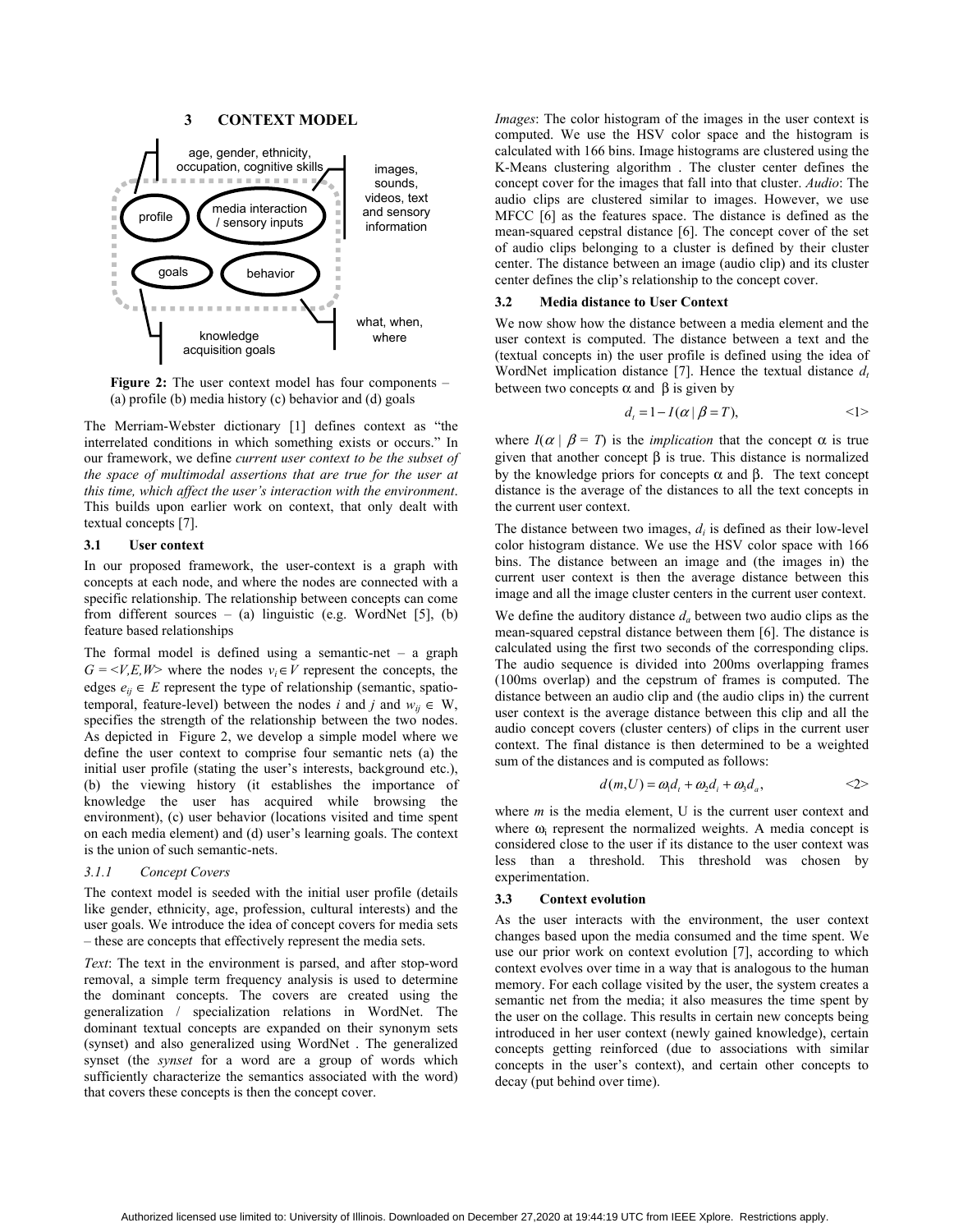## **4 DYNAMIC PRESENTATION SYNTHESIS**

In this section we discuss the process of multimodal presentation synthesis. For any given media set and a presentation scheme (collages, in our case), there are various ways in which the collection can be organized and structured - spatially and temporally. The process of presentation synthesis requires the following to be determined  $-$  (a) the media elements to be displayed, and the (b) the presentation order and duration.

There are three key components that affect the synthesis  $-$  (a) the specific goals that the user is interested, (b) the current state of the user context and (c) the specific knowledge structure of the environment – i.e. the system of relationships amongst concepts.

#### **4.1 Optimal Media selection**

In this section, we discuss the criteria for selecting media elements for the next collage. In our multimodal environment, a concept is represented by a set of media elements and their interrelationships.

Concepts are represented using *media sets*. The semantics of a media element depends upon other media elements present along with it. A singular concept could be represented using various media elements. These elements have inter-relationships that represent a single concept and should occur together – spatially and temporally  $-$  to be able to convey the concept. Hence, the media elements are grouped together into co-occurring media sets such that each set represents a particular concept. This is done by an expert in the current system. Note that a concept may have multiple media sets associated with them.

A set of concepts in a collage can be represented by a large number of media sets. However, to represent concepts in a collage the media sets are chosen to maximize coherence – this is done by minimizing the distance with respect to the current user context as well as being relevant to the current spatial location (e.g market, mountains etc.) on the map.

A media set that represents concepts close to the user's context is relevant to him or her. The distance between a media element and the user context (ref. section 3.2) defines the media's "closeness" to the user context. We set a threshold on distance for each of the three media types and chose those media elements whose distance from the user context falls below this threshold. Each media element in the media repository is associated with a location. We keep track of the position of the mouse on the map and pick only those media elements that are associated with that location.

#### **4.2 PRESENTATION ORDER**

In this section we discuss how the media elements are ordered in time when presented as a collage. Let us assume that the user is interested in exploring the environment, but has a set of goal concepts in mind – we assume that they form a proper subset of the knowledge in the environment. It is clear that we need to ensure that while the user is exploring the environment, the presentation must be coherent, make progress towards the goal, and additionally reflect the knowledge structure in the environment (ref. section 2.1).

The knowledge structure in the environment is exploited in the following manner. We maximize the number of those *critical* concepts (ref. section 2.1) that are related to the user goal concepts. Within each critical concept, there are sub-concepts that have a logical order e.g. if concept A is needed to understand concept B, then it must be shown first, where A and B are subconcepts of the critical concept. Secondly, the sequence of critical concepts shown to the user, also constrained by the knowledge flow graph.

With the current context state, the goals and the knowledge flow graph known, we pick the optimal media sequence with the additional constraint of minimizing the distance of the user context to the goal concepts. We then use the following procedure:

- 1. For the user goal concept, choose the critical concept,  $C_1$ closest to the user's current context and determine the subtree of the KFG where  $C_1$  is present.
- 2. Present to the user, media representing the concepts in the KFG in the order of knowledge progression. Note that this media is chosen from the set of media elements picked using the media selection procedure (ref. section 4.1).
- 3. It is possible that additional constraints (e.g. location, knowledge progression order) cause the media set associated with the currently picked concept  $C_1$  to be *not* displayed. In this case the environment indicates to the user additional locations in the environment that need to be explored, that are logical antecedents of the current concept. This ensures that the currently selected media set may be displayed at a later stage.
- 4. If the user chooses to stay on in the same location, present to the user the non-critical concept closest to her context.
- 5. As the presentation progresses reevaluate the importance scores of the goal concepts dynamically. The new importance score is given by:

$$
I_{new} = I_{old} * \frac{C_{seen}}{C_{present}} \qquad \qquad \Longleftrightarrow
$$

where *Iold* is the initial importance score of the goal concept, *Cseen* is the number of critical concepts seen and *C*<sub>present</sub> is the total number of critical concepts for that goal concept.

This process is repeated as long as the user interacts with the environment. Note that *as the user interacts with the system, the user context is being dynamically updated, thus critically affecting the media selection procedure*. The change in user context will affect all media / concept distances. In this work, we use related work [8,9] on joint media presentation duration models. Briefly, the media duration are related to the Kolmogorov complexity of the media. Experimental studies help establish the mapping between media complexity and presentation duration..

#### **5 EXPERIMENTS AND EVALUATION**

In this section we discuss our experiments with users and the experimental results. The environment was created using Visual J#. We used an annotated media repository picked by an expert for our presentation. The expert also provided us with the knowledge flows between the various possible concepts represented by the media set.

We conducted two experiments that analyzed the qualitative and quantitative aspects of our proposed system. The user goal was a set of concepts related to water, a key factor of population density. Water is a proper subset of the entire environmental knowledge space. This goal, became part of the user context.

For the first experiment, four different exploration environments were created: (1) the proposed dynamic presentation synthesis, (2)